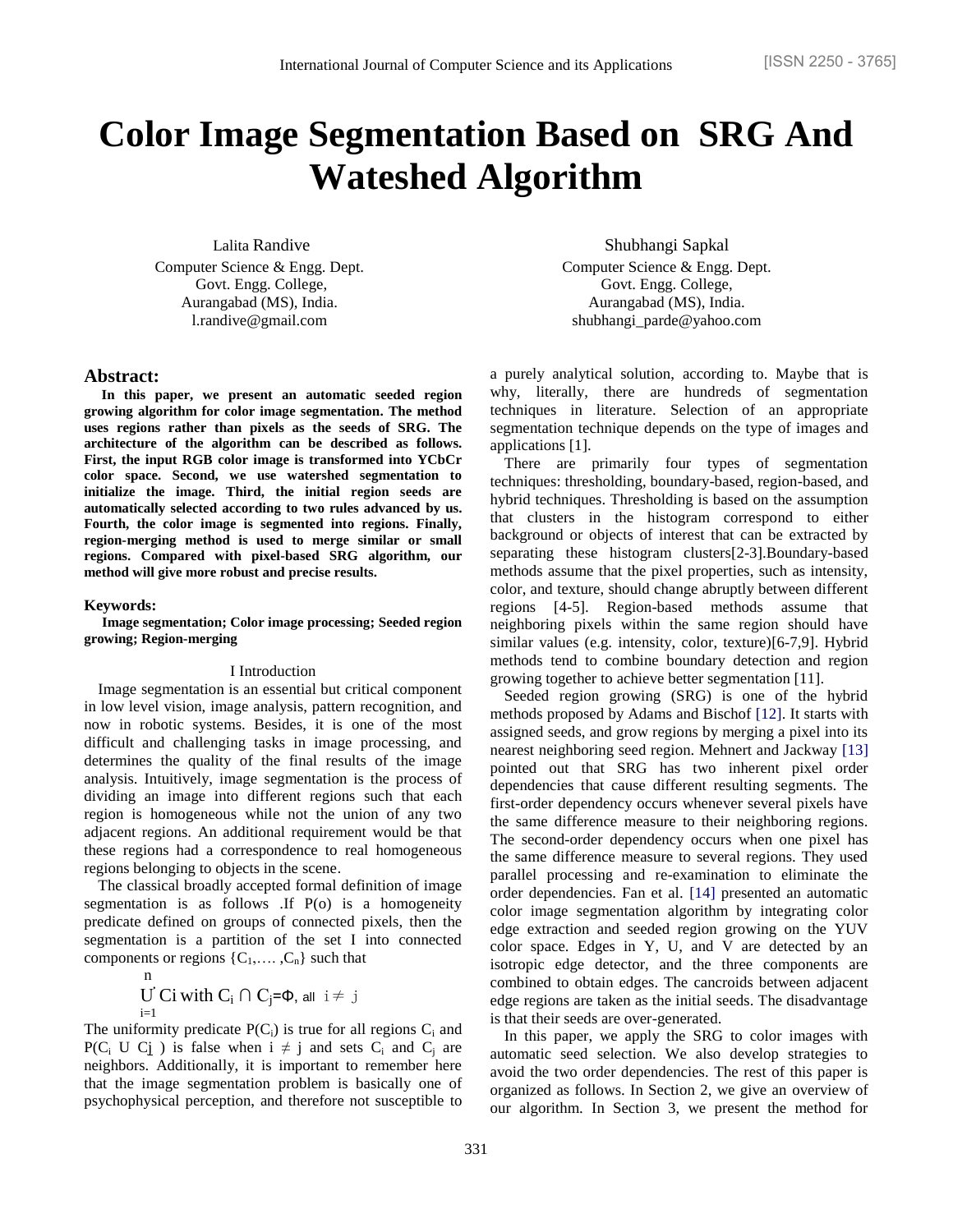watershed image segmentation. In Section 4, we present the method for automatic seed selection. Section 5&6 describes the region growing & merging process respectively. Conclusions are made in Section 7.

# II. Overview of the Algorithm

In this paper, we combine the SRG based regions and watershed method together for color image segmentation. Instead of using pixels as the initial seeds, we use regions, which are obtained via watershed segment processing, as the initial seeds.

Figure 1 has shown the outline of our algorithm. In first step, the color image is transformed from RGB to  $\text{YC}_{b}C_{r}$ color space. In second step, we apply watershed Image Segmentation algorithm to initialize segmentation. In third step, automatic seed selection to obtain initial seeds. In fourth step, the seeded region growing algorithm is used to segment the image into regions, where each region corresponds to one seed. In last step, the region-merging algorithm is applied to merge similar regions, and small regions are merged into their nearest neighboring regions.

A color image is specified in RGB components. The RGB model is suitable for color display, but is not good for color analysis because of its high correlation among R, G, and B components. Besides, the distance in RGB color space does not represent the perceptual difference in a uniform scale. In image processing and analysis, we often transform these components into other color spaces. Chenget al. [15] compared several color spaces including RGB,YIQ, YUV, normalized RGB, HIS, CIE L\*a\*b\*, and CIE L\*u\*v\* for color image segmentation purposes. Every color space has its advantages and disadvantages. Garcia and Tziritas [16] noticed that the intensity value Y has little influence on the distribution in the  $C_bC_r$  plane and the sample skin colors form a small and very compact cluster in the  $C_bC_r$  plane. The  $YC_bC_r$  color space has been extensively used for skin color segmentation [15-18]. In this paper, we use the  $YC<sub>b</sub>C<sub>r</sub>$  color space for segmentation due to three reasons: (1)  $YC<sub>b</sub>C<sub>r</sub>$  color space is widely used in video compression standards (e.g. MPEG and JPEG) [17]; (2) the color difference of human perception can be directly expressed by Euclidean distance in the color space; (3) the intensity and chromatic components can be easily and independently controlled.

The  $YC<sub>b</sub>C<sub>r</sub>$  color space is a scaled and offset version of YUV color space, where Y, U, and V represent luminance, color, and saturation, respectively. The  $C_b$  ( $C_r$ , respectively) is the difference between the blue (red, respectively) component and a reference value [18]. The transformation from RGB to  $YC<sub>b</sub>C<sub>r</sub>$  can be performed using Eq. (1), where R, G, and B are in the range of  $[0, 1]$ , Y is  $[16, 235]$ , and  $C_b$ and C<sup>r</sup> are [16, 240].



 $C_b$  = -39.797 -74.203 112

$$
C_{r} \qquad 112 \qquad -93.786 \quad -18.214
$$

$$
X \begin{bmatrix} R \\ G \\ B \end{bmatrix} + \begin{bmatrix} 16 \\ 128 \\ 128 \end{bmatrix}
$$
 (1)



Figure 1 Outline of the proposed algorithm.

### III. Watershed Image Segmentation Method

The watershed algorithm is more representative in the application of mathematical morphology theory for image segmentation. Watershed algorithm is a region-based segmentation techniques image that uses image morphology [19]. Watershed algorithm is an iterative adaptive threshold algorithm. The idea of watershed algorithm is from geography (shown in Figure 2), it see gradient magnitude image as a topographic map, the gradient magnitude in correspond with altitude, the different gradient in correspond with the peak and basin in valley in the image. It sees every object of image (including background) as a separate part and requested there must have one tag at least in the each object (or seed points). Marker is knowledge about the object based on application-oriented; it is selected by the operator manually or by automatic process. The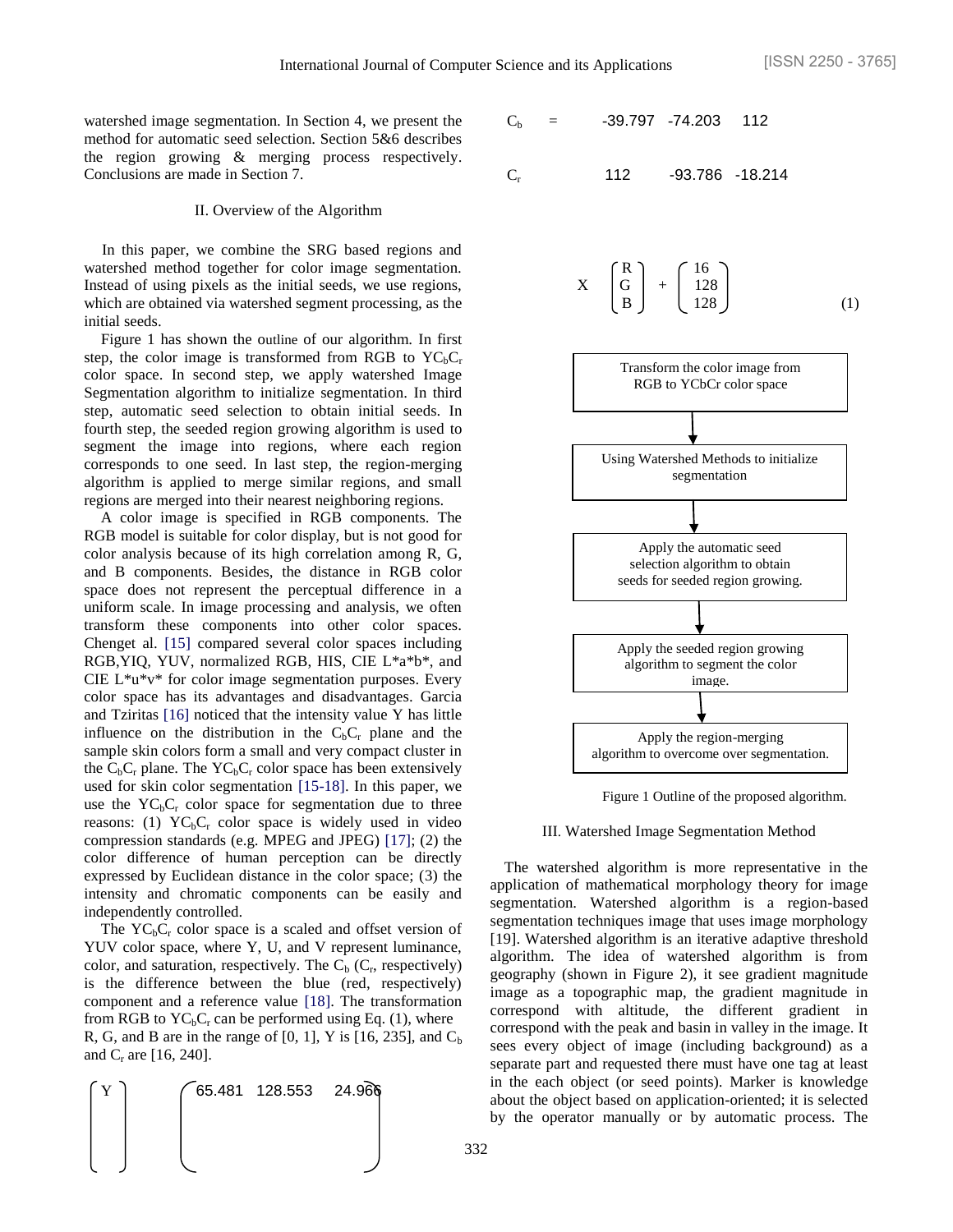objects can use watershed algorithm to transform and develop regional growth after maker.



Figure 2 The Schematic diagram of watershed algorithm

Watershed algorithm acts as one of the most powerful tool for image segmentation.

Fortunately, the regions of the over-segmentation can be qualified as the initial seeds for SRG. Compared with pixels, the regions obtained via watershed algorithm have more information.

### IV. The method for automatic seed selection

For automatic seed selection, the following three criteria must be satisfied. First, the seed pixel must have high similarity to its neighbors. Second, for an expected region, at least one seed must be generated in order to produce this region. Third, seeds for different regions must be disconnected.

We calculate the similarity of a pixel to its neighbors as follows. Considering 3x3 neighborhood, the standard deviations of Y,  $C_b$ , and  $C_r$  components are calculated by using

$$
\sigma_x = \sqrt{\frac{1}{9} \sum_{i=1}^{9} (x_i - \overline{x})^2},
$$

where  $x_i$  can be Y, Cb, or Cr, and the mean value

The total standard deviation is

$$
\mathbf{C} = \mathbf{C}Y + \mathbf{C}C_{b} + \mathbf{C}C_{r}
$$
 (3)

We normalize the standard deviation to [0, 1] by

$$
\sigma_{\rm N} = \sigma / \sigma_{\rm max} \tag{4}
$$

Where  $\sigma_{\text{max}}$  is the maximum of the standard deviation in the image. The similarity of a pixel to its neighbors is defined as

$$
H=1-\sigma_N\tag{5}
$$

 From the similarity, we define the first condition for the seed pixel candidate as follows:

*Condition 1* A seed pixel candidate must have the similarity higher than a threshold value.

On the side, we calculate the relative Euclidean distances (in terms of YCbCr) of a pixel to its eight neighbors as

$$
d_i = \frac{\sqrt{(Y - Y_i)^2 + (C_{\rm b} - C_{\rm b_i})^2 + (C_{\rm r} - C_{\rm r_i})^2}}{\sqrt{Y^2 + C_{\rm b}^2 + C_{\rm r}^2}}
$$
(6)  
i=1, 2...8.

From our experiment, the performance of using relative Euclidean distance is better than using normal Euclidean distance. For each pixel, we calculate the maximum distance to its neighbors as

$$
d_{\max} = \max_{i=1}^{8} (d_i). \tag{7}
$$

From the maximum distance, we define the second condition for the seed pixel candidate as:

*Condition 2* A seed pixel candidate must have the maximum relative Euclidean distance to its eight neighbors less than a threshold value.

A pixel is classified as a seed pixel if it satisfies the above two conditions. In order to choose the threshold value automatically for Condition 1, we use Otsu"s method. The threshold is determined by choosing the value that maximizes the discrimination criterion  $\sigma^2$ <sub>B</sub> /  $\sigma^2$ <sub>W</sub>, where  $\sigma^2$ <sub>B</sub> is the between-class variance and  $\sigma^2$ <sub>W</sub> is the within-class variance. For Condition 2, we select the value 0.05 as the threshold based on our experiments.

Each connected component of seed pixels is taken as one seed. Therefore, the seeds generated can be one pixel or one region with several pixels. Condition 1 check whether the seed pixel has high similarity to its neighbors. Condition 2 makes sure that the seed pixel is not on the boundary of two regions. It is possible that for one desired region, several seeds are detected to split it into several regions. The over segmented regions can be merged later in the region merging step.

## V. Region Growing process

In this section, we introduce region growing process. Suppose that there are totally N regions after watershed process. Before region growing, we need to construct a  $N^*(N+2)$  matrix BB, where each row memorizes the neighbor regions of a region, together with the total number of its neighbors and a label denoting which seed region it will be merged. We show our region growing algorithm as follows:

(1) Perform automatic seed region selection process described in section 4.

(2) Label each seed region with its own sequence number.

(3) While there are regions unlabeled in BB, loop throughout every seed region row, and loop throughout their neighbor regions table. Take out this seed region"s neighbor denoted by p which is not a seed region. check p"s all neighboring regions. If all labeled neighbors of p have the

(2)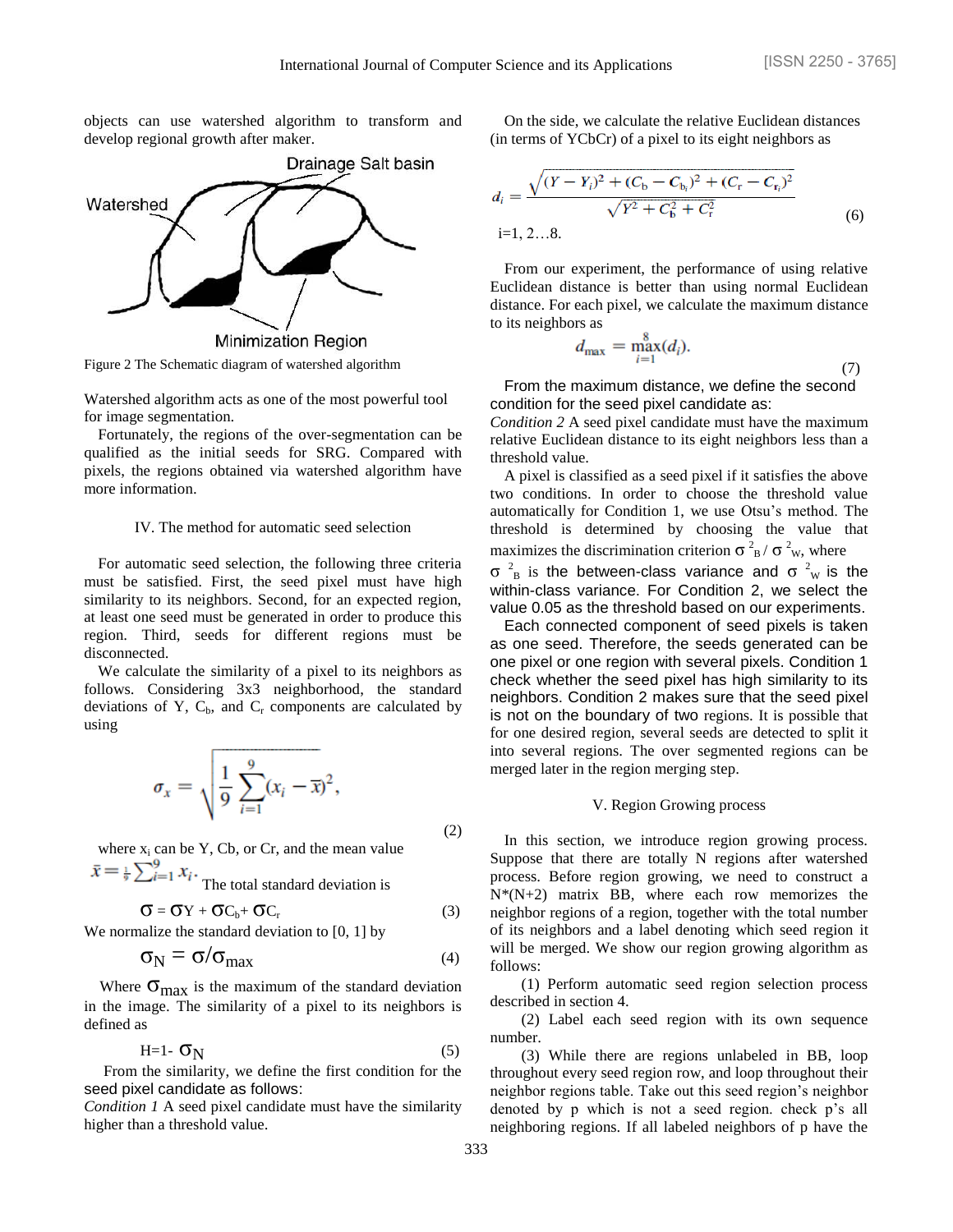same label, set p to this label. After p is labeled; p will be deleted from the seed region"s neighbor regions table. Accordingly the number of this seed region"s neighbor regions will be subtracted by 1. We denote the seed region that merges the region p by q. After p is merged, first, update the total number of pixels, Then update region q"s neighboring region by adding all of region p"s unlabeled neighboring regions. Last, update region number of all region q"s neighboring regions.

(4) Perform region-merging discussed in section 6.

Note that in step (3), when all regions in BB are labeled, in other words, when each region is classified into some seed region, the loop is over.

# VI. Region-merging process

It is possible that several seeds are generated to split a region into several small ones. To overcome the over segmentation problem, we apply region-merging. Two criteria are used: one is the similarity and the other is the size. If the mean color difference between two neighboring regions is less than a threshold value, we merge the two regions. Unfortunately, the result of region-merging depends on the order in which regions are examined. In our method, we first examine the two regions having the smallest distance value among others. In each iteration, if this value is less than a threshold, we merge the two regions and re-compute the mean of the new region and the distances between the new region and its neighboring regions. We repeat the process until no region has the distance less than the threshold. The color difference between two adjacent regions Ri and Rj is defined as the relative Euclidean distance

$$
d(R_i, R_j) = \frac{\sqrt{(\bar{Y}_i - \bar{Y}_j)^2 + (\bar{C}_{b_i} - \bar{C}_{b_j})^2 + (\bar{C}_{r_i} - \bar{C}_{r_j})^2}}{\min(\sqrt{\bar{Y}_i^2 + \bar{C}_{b_i}^2 + \bar{C}_{r_i}^2}, \sqrt{\bar{Y}_j^2 + \bar{C}_{b_j}^2 + \bar{C}_{r_j}^2})}.
$$
\n(8)

Based on our experiments, we select 0.1 as the threshold for color similarity measurement. Next, we check the size of regions. If the number of pixels in a region is smaller than a threshold, the region is merged into its neighboring region with the smallest color difference. This procedure is repeated until no region has size less than the threshold. Since variations of image complexity could be large, some has a high number of regions and some has small sized regions. In order to achieve better segmentation results, we further perform merging by controlling the size of regions and the color difference between regions. In the region merging, we set the relative Euclidean difference threshold 0.1 for initial merging. If this threshold is too high, some desired region may be merged with other regions; oppositely, there will be too many regions. We set the size of region threshold as 1/150 of the image size. By using too high threshold, some important objects may be merged to other regions, while too low threshold may lead to over segmentation.

#### VII Conclusion

The application of image processing has widely applied in our life, in which the digital image processing technology is widely used in all aspects of life. Image segmentation is a key step for transition to the image analysis as low-level processing in digital image processing. For a long time, all kinds of image segmentation methods are dedicated to the study of the gray image, with the improvement of computer processing capabilities and the increased application of color image, the color image segmentation are more and more concerned by the researchers Color image segmentation methods can be seen as an extension of the gray image segmentation method in the color images, but many of the original gray image segmentation methods cannot be directly applied to color images. This requires to improve the method of original gray image segmentation method according to the color image have the feature of rich information or research a new image segmentation methods which specially used in color image segmentation, and thus it is a goal of researcher to make it have the advantage of universal property and good treatment effect. In this paper, we have presented a novel segmentation algorithm for color images with automatic seed selection. Unlike traditional SRG algorithm, where the seeds are always pixels, our method use regions as initial seeds, so selected initial seeds can provide more accurate segmentation of images. Using region as seeds, our algorithm can also enjoy much improvement in efficiency.

# **References**

[1] Jaume Verg\_es Llah, Chapter 6, "A Color Image Segmentation Algorithm",pp. 117-119

[2] N. Otsu, "A threshold selection method from gray-level histogram", IEEE Transactions on Systems, Man, and Cybernetics.

[3] A.K.C. Wong, P.K. Sahoo, "A gray-level threshold selection method based on maximum entropy principle", IEEE Transactions on Systems, Man and Cybernetics.

[4]V.S. Nalwa, E. Pauchon, "Edgel aggregation and edge description", Computer Vision, Graphics, and Image Processing.

[5] Rafael C.Gonzalez Richard E.Woods, "Digital Image Processing".Third Edition.

[6]Jia-Nan Wang, Jun kong, Ying-Hua Lua "A region based SRG algorithm for color Image segmentation" IEEE Transactions on Systems.

[7] ByoungChul Ko*, Member, IEEE,* and Hyeran Byun, "A Region-Based Image Retrieval Tool Using Automatic Image Segmentation and Stepwise Boolean AND Matching".

[8] Zhen Hua, Yewei Li, "Image Segmentation Algorithm Based on Improved Visual Attention Model and Region Growing".